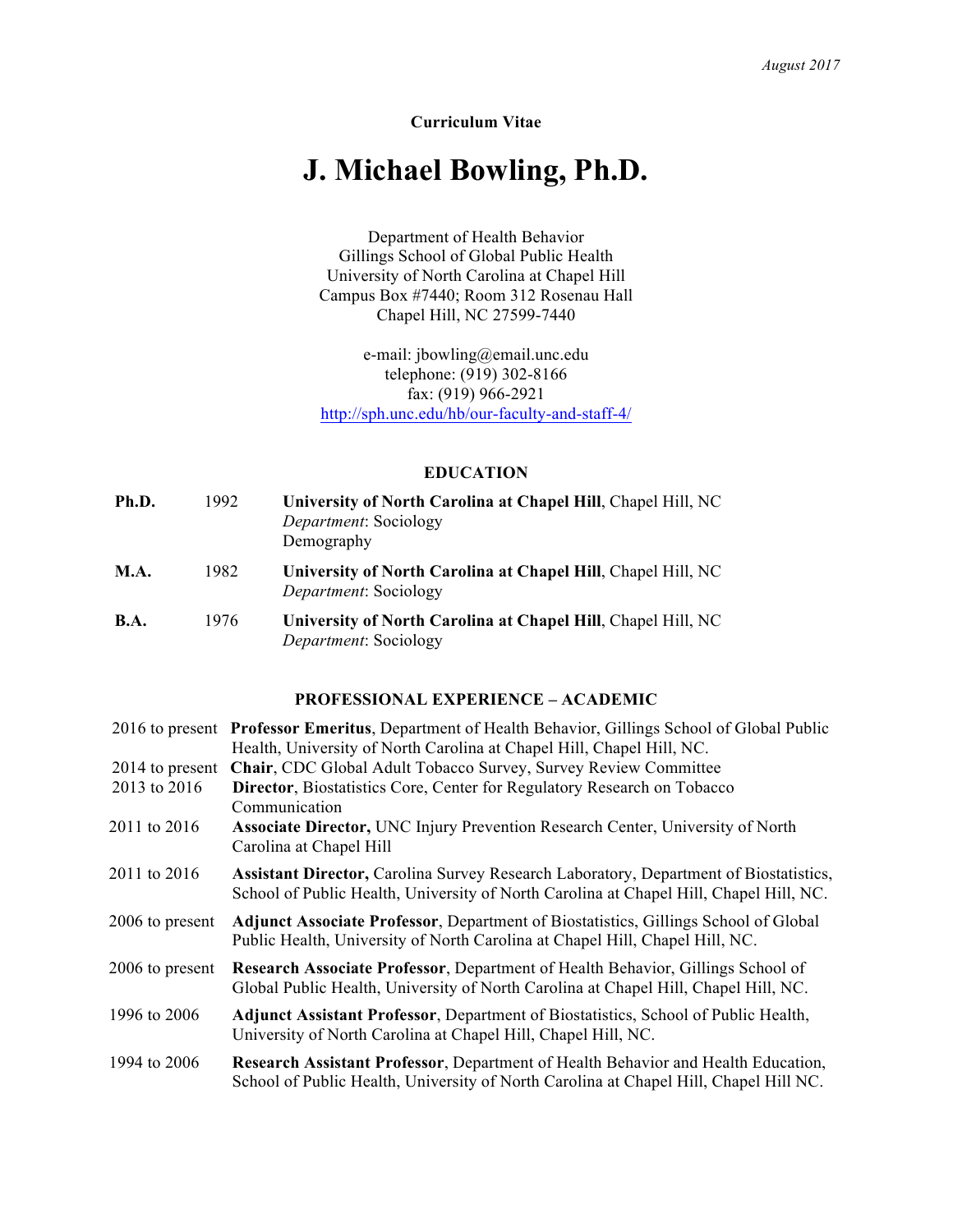- 1994-2001 **Associate Director,** Injury Prevention Research Center, University of North Carolina at Chapel Hill, Chapel Hill, NC.
- 1983-1984 **Assistant Professor**, Medical Sociology, Department of Sociology and Anthropology, The College of Charleston, Charleston, SC.

## **PROFESSIONAL EXPERIENCE - OTHER**

2012 to present **Commissioned Officer**, Food and Drug Administration, U.S. Department of Health and Human Services 1989-1994 **Chief**, Survey and Surveillance, NC Center for Health and Environmental Statistics, Raleigh, NC 1984-1989 **Biostatistician**, Biostatistics Branch, NC State Center for Health Statistics, Raleigh, NC

### **ACADEMIC HONORS AND AWARDS**

Member. Delta Omega, Public Health Honorary Society, UNC School of Public Health (1995 to present). McGavran Award for Excellence in Teaching; School of Public Health, University of North Carolina at Chapel Hill, 2003.

Award of Excellence, The North Carolina Governor's Task Force on Injury Prevention and Control, 1991.

### **MEMBERSHIP IN PROFESSIONAL ORGANIZATIONS**

American Public Health Association (1985 to present). American Association for Public Opinion Research (2005 to present)

# **PUBLICATIONS**

#### *Books and Chapters*

Runyan CW, **Bowling JM**. (2001). Data Collection Methods**.** In: Cummings P, Grossman DC, Koepsell T, Maier RV, Rivara FP. *Injury Control: A Guide to Research and Evaluation.* (Pages 75-88.) Port Chester, NY: Cambridge University Press.

### *Refereed Papers/Articles*

- Geller, EJ, Dumond JB., **Bowling, JM**, Khandelwal CM, Wu JM, Busby-WhiteheadJ, Kaufer DI. (2017) Effect of Trospium Chloride on Cognitive Function in Women Aged 50 and Older. *Preventing Female Pelvic Medicine & Reconstructive Surgery* Volume 23(2), March/April 2017, p 118–123
- Foshee VA, Chen MS, McNaughton Reyes L, Dixon KS, Ennett ST, Moracco, KE, **Bowling, JM**. (2016) The Effects of the *Moms and Teens for Safe Dates* Program on Dating Abuse: a Conditional Process Analysis. *Preventive Medicine*. April 2016, Volume 17, Issue 3, pp 357–366.
- Stein A, Suttie J, Baker L, Agans R, Xue W, **Bowling JM**. (2015) Predictors of smoke-free policies in affordable multiunit housing, North Carolina, 2013. *Preventing Chronic Disease.* Volume 12 – May 14.
- Agnew-Brune C, Morocco B, Person CJ, **Bowling JM**. (2015) Domestic Violence Protective Orders: A Qualitative Examination of Judges' Decision-Making Processes. *Journal of Interpersonal Violence* 07/2017, Volume 32, Issue 13.

Henderson LM, Benefield T, **Bowling JM**, Durham DD, Marsh MW, Schroeder BF, Yankaskas BC.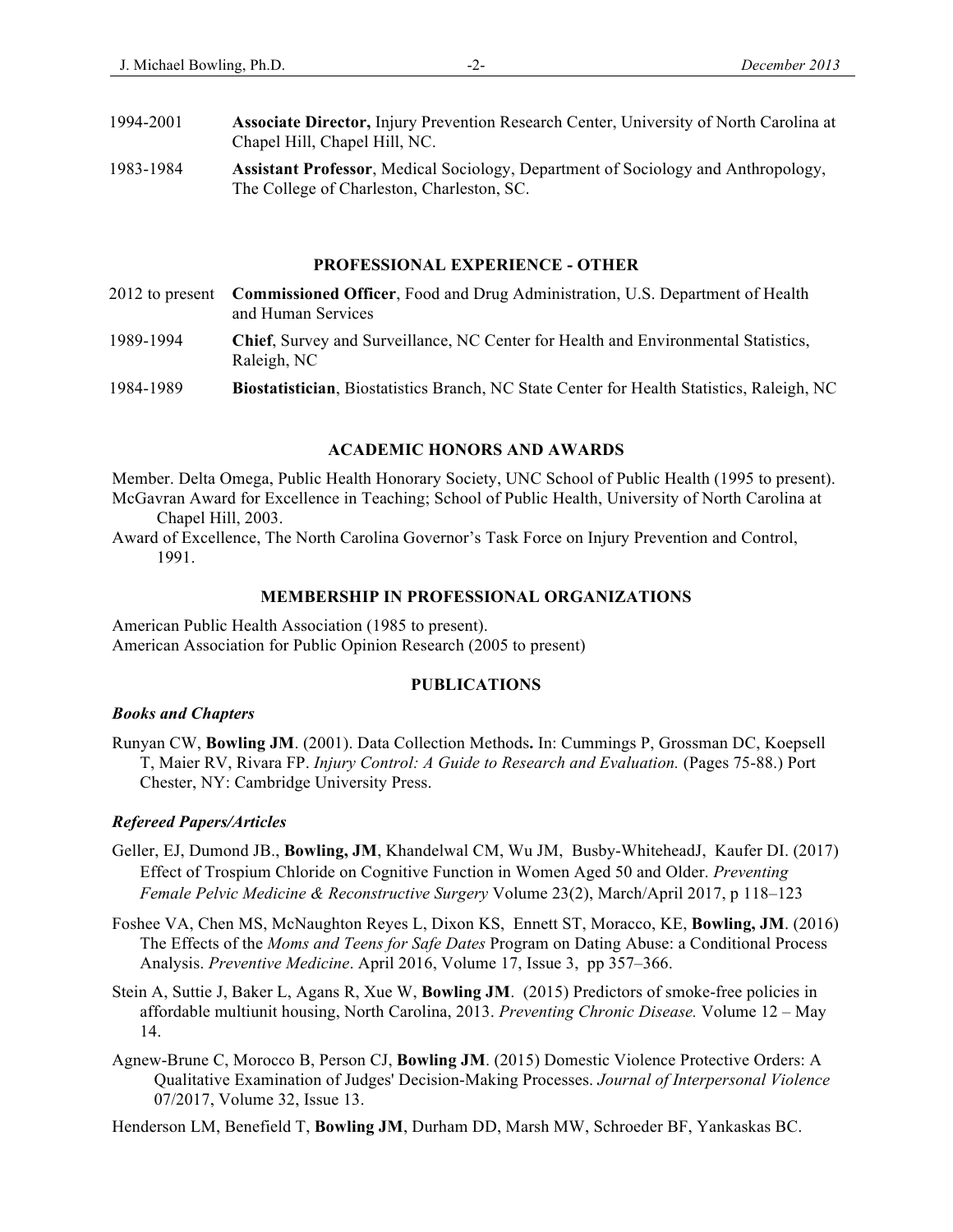(2015) Do mammographic technologists affect radiologists' diagnostic mammography interpretative performance? *American Journal of Roentgenology*. 204 (4):903-908.

- Foshee VA, Dixon KS, Ennett ST, Moracco KE, Bowling JM, Chanq LY, Moss JL. (2015) The process of adapting a universal dating abuse prevention program to adolescents exposed to domestic violence. *Journal of Interpersonal Violence*. 30(12): 2151-2173.
- Armstrong-Brown J, Eng E, Hammond WP, Zimmer C, **Bowling JM**. (2015) Redefining racial residential segregation and its association with physical activity among African Americans 50 years and older: a mixed methods approach. *Journal of Aging and Physical Activity*. 23(2): 237-246.
- Cole TB, **Bowling JM**, Patetta MJ, Blazer DG. (2014) Risk factors for suicide among older adults with cancer. *Aging and Mental Health,* March 17 [Epub ahead of print].
- Myers EM, Geller EJ, Connolly A, **Bowling JM**, Matthews CA. (2014). Robotic sacrocolpopexy performance and cumulative summation analysis. *Female Pelvic Medical Reconstructive Surgery*, Mar-Apr; 20(2) 83-86.
- Lyons EJ, Tate DF, Ward DS, Ribisl KM, **Bowling JM**, Kalyanasaman S (2014) Engagement, Enjoyment, and Energy Expenditure During Active Video Game Play. *Health Psychology.*  Feb;33(2): 174-181.
- King EJ, Maman S, **Bowling JM**, Moracco KE, Dudina V. (2013) The influence of stigma and discrimination on female sex workers' access to HIV **s**ervices in St. Petersburg, Russia. *AIDS Behavior*, Oct; 17(8): 2597-2603**.**
- Ennett ST, Jackson C, **Bowling JM**, Dickinson DM. (2013) Parental socialization and children's susceptibility to alcohol use initiation. *Journal of Alcohol Studies*, Sep; 74(5): 694-702.
- Moss JL, Gilkey MB, Griffith T, **Bowling JM**, Dayton AM, Grimshaw AH, Quinn B, Brewer NT (2013) Organizational correlates of adolescent immunization: findings of a state-wide study of primary care clinics in North Carolina. *Vaccine*, Sep 13; 31(40): 4436-41.
- Yamanis TJ, Doherty IA, Weir SS, **Bowling JM**, Kajula LJ, Mbwambo JK, Maman S. (2013) From coitus to concurrency: sexual partnership characteristics and risk behaviors of 15-19 year old men recruited from urban venues in Tanzania. *AIDS Behavior*, Sep; 17(7): 2405-15.
- Jackson C, Ennett ST, Dickinson DM, **Bowling JM**. (2012) Attributes that differentiate children who sip alcohol from abstinent peers. *Journal of Youth and Adolescence*, Nov; 42(11): 1687-95.
- Foshee VA, McNaughton Reyes HL, Ennett ST, Cance JD, Bauman KE, **Bowling JM**. (2012) Assessing the Effects of Families for Safe Dates, a Family-based Teen Dating Abuse Prevention Program. *Journal of Adolescent Health,* 51(4):349-56.
- Jackson C, Ennett ST, Dickinson DM, **Bowling JM.** (2012) Letting Children Sip: Understanding Why Parents Allow Alcohol Use by Elementary School-aged Children. *Archives of Pediatric and Adolescent Medicine*, 166(11): 1053-1057.
- Jarman MP, **Bowling JM**, Dickens P, Luken K, Yankaskas BC. (2012) Factors Facilitating Acceptable Mammography Services for Women with Disabilities. *Women's Health Issues*, Sep; 22(5):e421-8.
- DeFrank JT, Rimer BK, **Bowling JM**, Earp JA, Breslau ES, Brewer NT. (2012) Influence of False Positive Mammography Results on Subsequent Screening: Do Physician Recommendations Buffer Negative Effects? *Journal of Medical Screening,* 19(1): 35-41.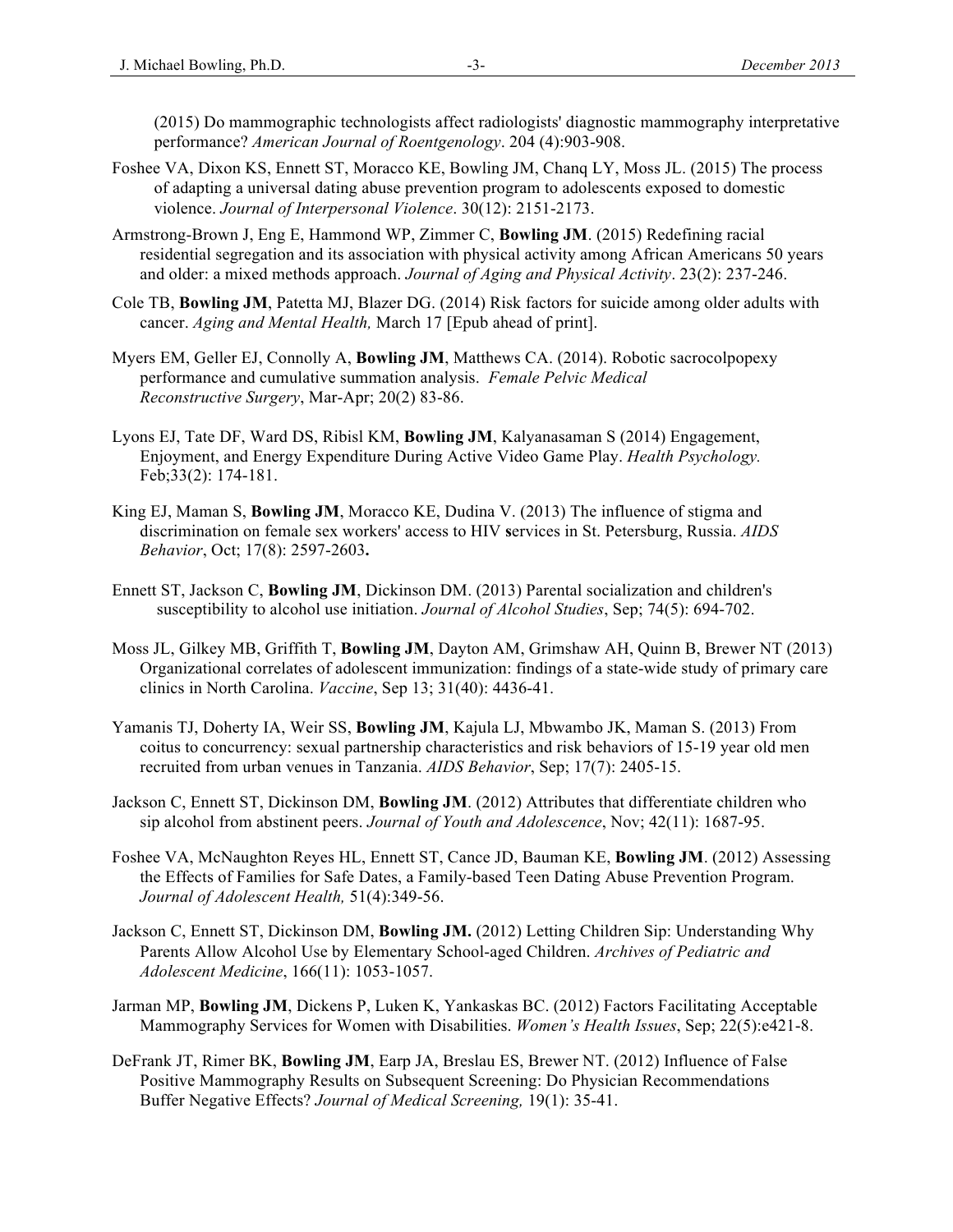- O'Neill SC, Lipkus IM, Gierisch JM, Rimer BK, **Bowling JM.** (2012) It's the Amount of Thought that Counts: When Ambivalence Contributes to Mammography Screening Delay. *Women's Health Issues,* 22(2): 189-194.
- Yankaskas BC, May RC, Matuszewski J, **Bowling JM**, Jarman MP, Schroeder BF. (2011) Effect of Observing Change from Comparison Mammograms on Performance of Screening Mammography in a Large Community-Based Population. *Radiology*, 261(3): 762-770.
- Lyons EJ, Tate DF, Ward DS, Ribisl KM, **Bowling JM**, Kalyanaraman S. (2011) Do Motion Controllers Make Action Video Games Less Sedentary? A Randomized Experiment. *Journal of Obesity*, vol 2012: 7 pages. Article ID 852147.
- Lyons EJ, Tate DF, Ward DS, **Bowling JM,** Ribisl KM, Kalyanaraman S. (2011) Energy Expenditure and Enjoyment During Video Game Play: Differences by Game Type. *Medical Science and Sports Exercise*, 43(10): 1987-1993.
- Villaveces A, Garrison HG, Smith JL, King JP, **Bowling JM**, Rodgman EA (2011) Effect of a Postviolation Driver Improvement Class on Traffic Convictions and Crashes. *Traffic Injury Prevention*, 12 (5): 432-437.
- Browne FA, Werchsberg WM, **Bowling JM**, Luseno WK. (2012) Correlates of Male Condom Use Skills among High Risk Women in South Africa. *Journal of Sex Research,* 49 (2-3) 255-263.
- Corneli AL, Sorenson JR, Bentley ME, Henderson CE, **Bowling JM**, Nkhoma J, Moses A, Zulu C, Chilima J, Ahmed Y, Heilig CM, Jamison DJ, vander Horst C. (2012) Breastfeeding, Antiretroviral and Nutrition Informed Consent Study Group. *AIDS Behavior,* 16(2): 412-421.
- Ringwalt C, Hanley S, Ennett ST, Vincus AA, **Bowling JM**, Haws SW, Rohrbach LA. (2011) The Effects of No Child Left Behind on Prevalence of Evidence-Based Drug Prevention Curricula in the Nation's Middle Schools. *Journal of School Health*, 81(5): 265-72.
- Wohl DA, Scheyett A, Golin CE, White B, Matuszewski J, **Bowling JM**, Smith P, Duffin F, Rosen D, Kaplan A, Earp JA. (2011) Intensive Case Management Before and After Prison Release is No More Effective Than Comprehensive Pre-Release Discharge Planning in Linking HIV-Infected Prisoners to Care: A Randomized Trial. *AIDS Behavior*, 15(2): 356-364.
- Ringwalt C, Vincus AA, Hanley S, Ennett ST, **Bowling JM**, Haws SW. (2011) The Prevalence of Evidence-based Drug Use Prevention Curricula in U.S. Middle Schools in 2008. *Prevention Science,* 12(1): 63-69.
- Linnan LA, Weiner BJ, **Bowling JM**, Bunger EM. (2010) Views about Second Hand Smoke and Smoke-Free Policies among North Carolina Restaurant Owners Before Passage of a Law to Prohibit Smoking. *North Carolina Medical Journal*, 71(4): 325-333.
- Morocco KE, Andersen K, Buchanan RM, Espersen C, **Bowling JM**, Duffy C. (2010) Who are the Defendants in Domestic Violence Protection Order Cases? *Violence Against Women*, 16(11): 1201-1223.
- Hanley SM, Ringwalt C, Ennett ST, Vincus AA, **Bowling JM**, Haws SW, Rohrbach LA. (2010) The Prevalence of Evidence-based Substance Use Prevention Curricula in the Nation's Elementary Schools. Journal of Drug Education, 40(1): 51-60.
- Gierisch JM, DeFrank JT, **Bowling JM**, Rimer BK, Matuszewski JM, Farrell D, Skinner CS. (2010) Finding the Minimal Intervention Needed for Sustained Mammography Adherence. *American*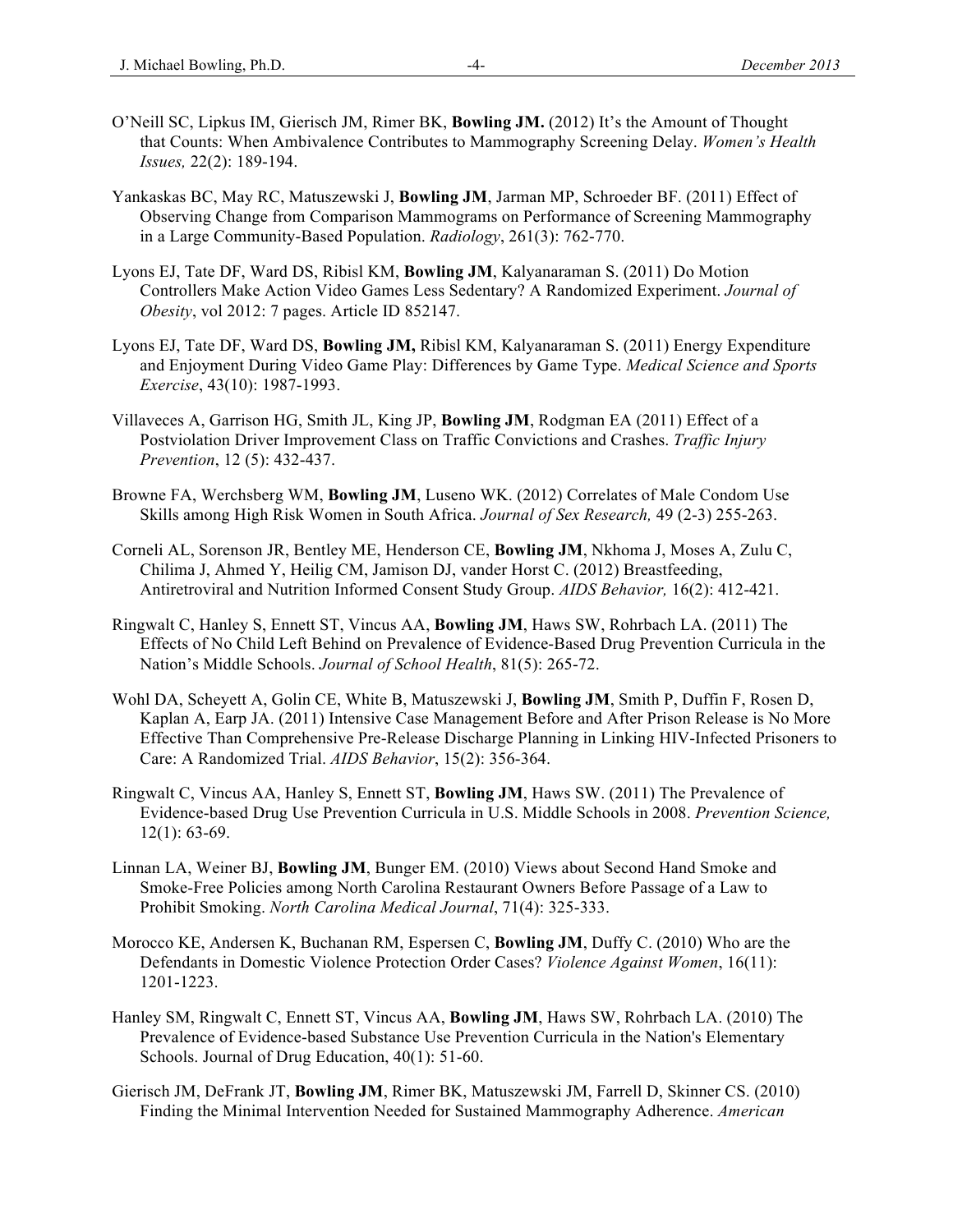*Journal of Preventive Medicine,* 39(4): 334-344.

- Halladay JR, Yankaskas BC, **Bowling JM**, Alexander C. (2010) Positive Predictive Value of Mammography: Comparison of Interpretations of Screening and Diagnostic Images by the Same Radiologist and by Different Radiologists. *American Journal of Roentgenology,* 195(3): 782-785.
- Quintiliani LM, Campbell MK, **Bowling JM**, Steck S, Haines PS, DeVellis BM. (2010) Results of a Randomized Trial Testing Messages Tailored to Participant-selected Topics Among Female College Students: Physical Activity Outcomes. *Journal of Physical Activity and Health*, Jul; 7(4): 517-526.
- Linnan LA, Steckler A, Maman S, Ellenson M, French EA, Blanchard L, **Bowling JM**, Yamanis N, Succop S, Davenport A, Moracco B. (2010) Engaging Key Stakeholders to Assess and Improve the Professional Preparation of MPH Health Educators. *American Journal of Public Health*, 100(10): 1993-1999.
- Webber KH, Tate DF, Ward DS, **Bowling JM**. (2010) Motivation and its Relationship to Adherence to Self-monitoring and Weight Loss in a 16-week Internet Behavioral Weight Loss Intervention. *Journal of Nutrition Education and Behavior*, 42(3): 161-167.
- Yankaskas BC, Dickens P, **Bowling JM**, Jarman MP, Luken K, Salisbury K, Halladay J, Lorenz CE. (2010) Barriers to Adherence to Screening Mammography Among Women with Disabilities. *American Journal of Public Health*, 100(5):947-53.
- Dal Santo JA, **Bowling JM**, Harris TA. (2010) Effects of Work Permits on Illegal Employment among Youth Workers: Findings of a School-based Survey on Child Labor Violations. *American Journal of Public Health*, 100(4): 635-637.
- Leone LA, Campbell MK, Satia JA, **Bowling JM**, Pignone MP. (2010) Race Moderates the Relationship Between Obesity and Colorectal Cancer Screening in Women. *Cancer Causes Control*, March; 21(3): 373-385.
- Dal Santo JA, **Bowling JM**. (2009) Characteristics of Teens With and Without Work Permits. *American Journal of Industrial Medicine*, 52(11): 841-849.
- Turner-McGrievy GM, Campbell MK, Tate DF, Truesdale KP, **Bowling JM**, Crosby L. (2009) Pounds Off Digitally Study: A Randomized Podcasting Weight-Loss Intervention. *American Journal of Preventive Medicine,* 37(4): 263-269.
- Gierisch JM, O'Neill SC, Rimer BK, DeFrank JT, **Bowling JM**, Skinner CS. (2009) Factors Associated with Annual-Interval Mammography for Women in their 40s. *Cancer Epidemiology*, 33(1): 72-78.
- Hanley S, Ringwalt C, Vincus AA, Ennett ST, **Bowling JM**, Haws SW, Rohrbach LA. (2009) Implementing Evidence-based Substance Use Prevention Curricula with Fidelity: The Role of Teacher Training. *Journal of Drug Education*, 39(1):39-58.
- DeFrank JT, Rimer BK, Gierisch JM, **Bowling JM**, Farrell D, Skinner CS. (2009) Impact of Mailed and Automated Telephone Reminders on Receipt of Repeat Mammograms: A Randomized Controlled Trial. *American Journal of Preventive Medicine,* 36(6): 459-467.
- Knowles SB, Marshall SW, **Bowling M**, Loomis D, Millikan R, Yang J, Mueller FO. (2009) Risk Factors for Injury Among High School Football Players. *Epidemiology*, 20(2):302-310.
- Runyan CW, Schulman M, Dal Santo J, **Bowling JM**, Agans R. (2009) Attitudes and Beliefs About Adolescent Work and Workplace Safety Among Parents of Working Adolescents. *Journal of Adolescent Health*, 44(4):349-355.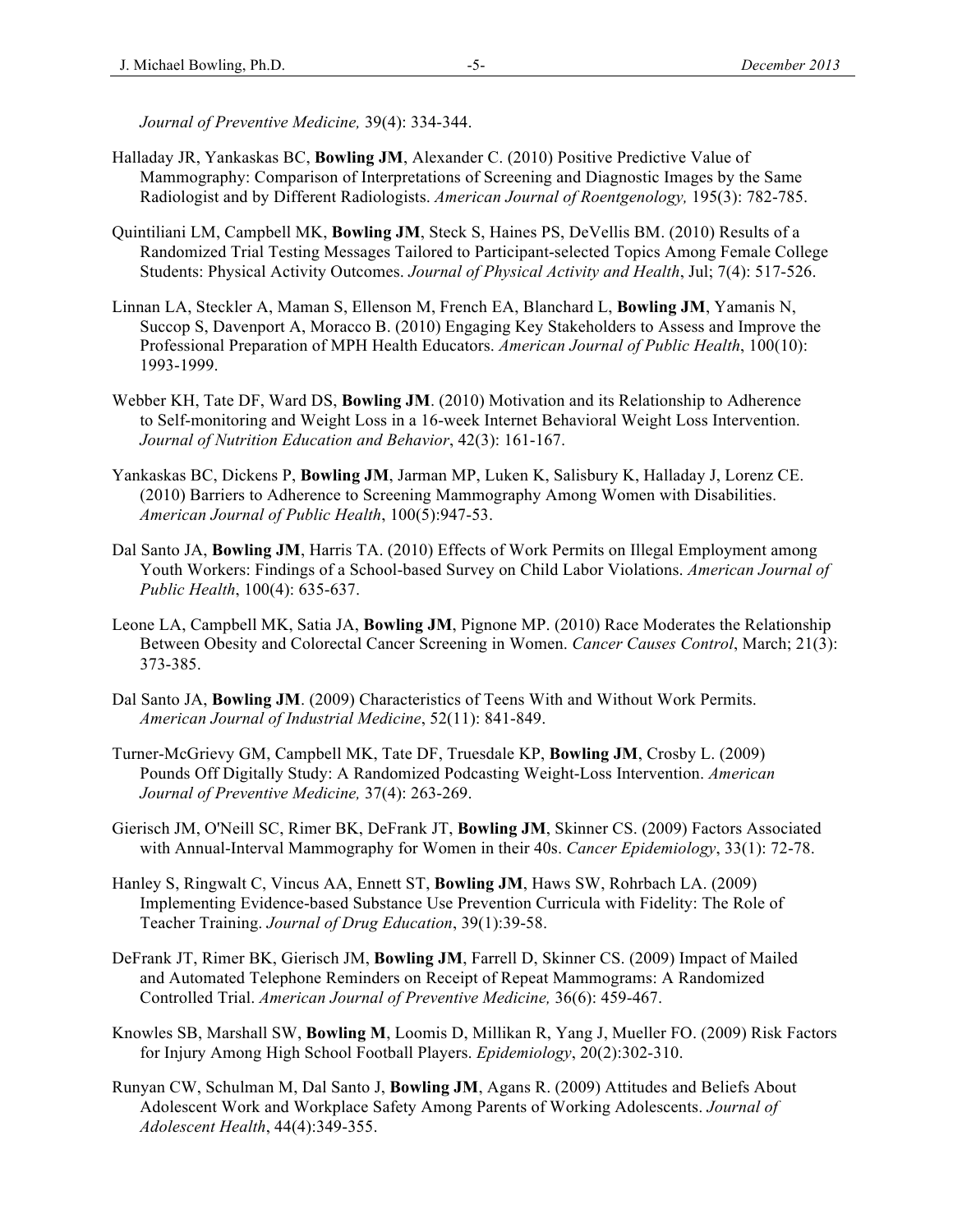- Ringwalt C, Vincus AA, Ennett ST, Hanley S, **Bowling JM**, Yacoubian GS Jr, Rohrbach LA. (2009) Responses to Positive Results from Suspicionless Random Drug Tests in US Public School Districts**.** *Journal of School Health,* 79(4):177-183.
- Ringwalt C, Vincus AA, Hanley S, Ennett ST, **Bowling JM**, Rohrbach LA. (2009) The Prevalence of Evidence-Based Drug Use Prevention Curricula in U.S. Middle Schools in 2005. *Prevention Science,*  10(1):33-40.
- Ringwalt C, Hanley S, Vincus AA, Ennett ST, Rohrbach LA, **Bowling JM**. (2008) The Prevalence of Effective Substance Use Prevention Curricula in the Nation's High Schools. *Journal of Primary Prevention*, 29(6):479-488.
- O'Neill SC, **Bowling JM,** Brewer NT, Lipkus IM, Skinner CS, Strigo TS, Rimer BK. (2008) Intentions to Maintain Adherence to Mammography. *Journal of Women's Health*, 17(7):1133-41.
- Cruz TH, Marshall SW, **Bowling JM,** Villaveces A. (2008) The Validity of a Proxy Acculturation Scale Among U.S. Hispanics. *Hispanic Journal of Behavioral Sciences*, 30(4): 425446.
- Rauscher KJ, Runyan CW, Schulman MD, Bowling JM. (2008) US Child Labor Violations in the Retail and Service Industries: Findings from a National Survey of Working Adolescents. *American Journal of Public Health,* Vol. 98(9):1693-1699.
- Linnan L, **Bowling M.** Lindsay G, Bachtel J, Blakely C, Pronk S, Wiecker S, Royall P, (2008) Results of the 2004 National Worksite Health Promotion Survey. *American Journal of Public Health*, 98(8): 1503-1509.
- Letourneau RL, Crump CE, **Bowling JM**, Kuklinski DM, Allen CW. (2008) Ride Safe: A Child Passenger Safety Program for American Indian/Alaska Native Children. *Maternal and Child Health Journal*. 12 (Suppl 1):55-63.
- Johnson RM, Runyan, CW, Coyne-Beasley T, Lewis MA, **Bowling JM.** (2008) Storage of Household Firearms: An Examination of the Attitudes and Beliefs of Married Women with Children. *Health Education Research*, 23(4): 592-602.
- DeFrank JT, **Bowling JM**, Rimer BK, Gierisch BK, Skinner CS. (2007) Triangulating Differential Nonresponse by Race in a Telephone Survey. *Preventing Chronic Disease.* Vol. 4(3):A60.
- Roche M, Morocco KE, Dixon KS, Stern EA, **Bowling JM.** (2007) Correlates of Intimate Partner Violence Among Female Patients at a North Carolina Emergency Department. *North Carolina Medical Journal.* 68: 89-94.
- Moracco KE, Runyan CW, **Bowling JM**, Earp JA. (2007) Women's Experiences with Violence: A National Study. *Women's Health Issues,* 17(1):3-12.
- Runyan CW, Schulman M, Dal Santo J, **Bowling JM**, Agans R, Ta M. (2007). Work-Related Hazards and Workplace Safety of US Adolescents Employed in the Retail and Service Sectors. *Pediatrics*, 119: 526-534.
- **Bowling JM**, Rimer BK, Lyons EJ, Golin CE, Frydman G, Ribisl KM. (2006) Methodologic Challenges of E-Health Research. *Evaluation and Program Planning,* 29(4): 390-396.
- Knowles SB, Marshall SW, **Bowling JM**, Loomis D, Millikan R, Yang J, Weaver NL, Kalsbeek W, Mueller FO. (2006). A Prospective Study of Injury Incidence in North Carolina High School Athletes. *American Journal of Epidemiology*, 164(12):1209-21.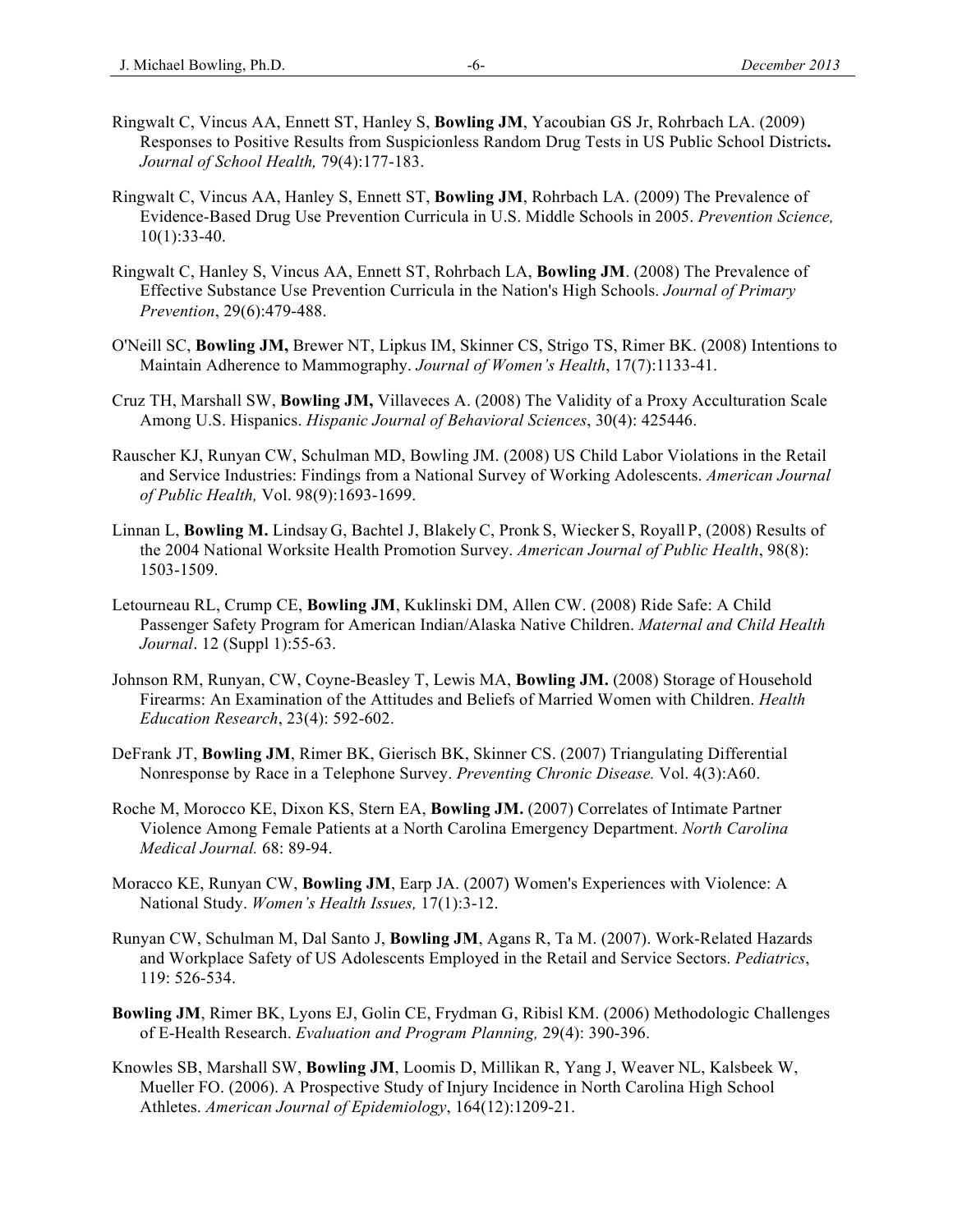- Rimer BK, Lyons EJ, Ribisl KM, **Bowling JM**, Golin CE, Forlenza, MJ, Meier A. (2005). How New Subscribers Use Cancer-related Online Mailing Lists. *Journal of Medical Internet Research,* 7(3):e32.
- Yang JZ, **Bowling JM**, Lewis MA, Marshall SW, Runyan CW, Mueller FO. (2005). Use of discretionary protective equipment in high school athletes: Prevalence and determinants. *American Journal of Public Health,* 95(11): 1996-2002.
- Griffith JM, Sorenson JR, **Bowling JM**, Jennings-Grant TL. (2005). Assessment of an interactive computer-based patient prenatal genetic screening and testing education tool. *Health Education and Behavior,* 32(5): 613-626. .
- Yang JZ, Marshall SW, **Bowling JM**, Runyan CW, Mueller FO, Lewis MA. (2005). Use of Discretionary Protective Equipment and Rate of Lower Extremity Injury in High School Athletes**.** *American Journal of Epidemiology,* 161(6):511-519.
- Runyan CW, **Bowling JM**, Schulman M, Gallagher SS. (2005). Potential For Violence Against Teenage Retail Workers in the U.S. *Journal of Adolescent Health,* 36(3).e1-5.
- Schulz MR, Marshall SW, Mueller FO, Yang J, Weaver NL, Kalsbeek WD, **Bowling JM**. (2004). Incidence and Risk Factors for Concussion in High School Athletes, North Carolina, 1996–1999**.**  *American Journal of Epidemiology,* 160(10):937-944.
- Schulz MR, Marshall SW, Yang J, Mueller FO, Weaver NL, **Bowling JM**. (2004). A Prospective Cohort Study of Injury Incidence and Risk Factors in North Carolina High School Competitive Cheerleaders. *The American Journal of Sports Medicine*, 32(2):396-405.
- Travers DA, Waller AE, **Bowling JM**, Flowers D, Tintinalli J. (2002). Five-Level Triage System More Effective Than Three-Level in Tertiary Emergency Department. *Journal of Emergency Nursing,* 28(5):395-400.
- Delp L, Runyan CW, Brown M, **Bowling JM**, Jahan, SA. (2002). Role of Work Permits in Teen Workers' Experiences. *American Journal of Industrial Medicine,* 41(6):477-482.
- Barrios LC, Runyan CW, Downs SM, **Bowling JM**. (2001). Pediatric Injury Prevention Counseling: An Observational Study of Process and Content. *Patient Education & Counseling,* 44(2):141-149.
- Weaver N, Mueller F. Kalsbeek W, **Bowling JM**. (1999). The North Carolina High School Athletic Injury Study: Methodology and Implementation**.** *Medicine and Science in Sports and Exercise*, 31(1):176-182.
- Sinauer N, **Bowling JM**, Moracco KE, Runyan CW, Butts JD. (1999). Comparisons Among Female Homicides Occurring in Rural, Intermediate, and Urban Counties in North Carolina, *Homicide Studies,* 3(2):107-128.
- Cohen LR, Runyan CW, **Bowling JM**. (1998). Social Determinants of Pediatric Residents' Injury Prevention Counseling. *Archives of Pediatric and Adolescent Medicine,* 152:169-175.
- Cohen LR, Runyan CW, Downs S, **Bowling JM**. (1997). Pediatric Injury Prevention Counseling Priorities. *Pediatrics*, 99(5):704-710.
- Davis KL, Roberts TC, Smith RR, Ormond F, Pfohl SY, **Bowling JM**. (1994). North Carolina Children and Youth Fitness Study, *The Journal of Physical Education, Recreation and Dance,* 65(8):65-72.
- Buescher PA, Taylor KP, Davis MH, **Bowling JM**. (1993). The Quality of the New Birth Certificate Data: A Validation Study in North Carolina. *American Journal of Public Health*, 83(8):1163-1165.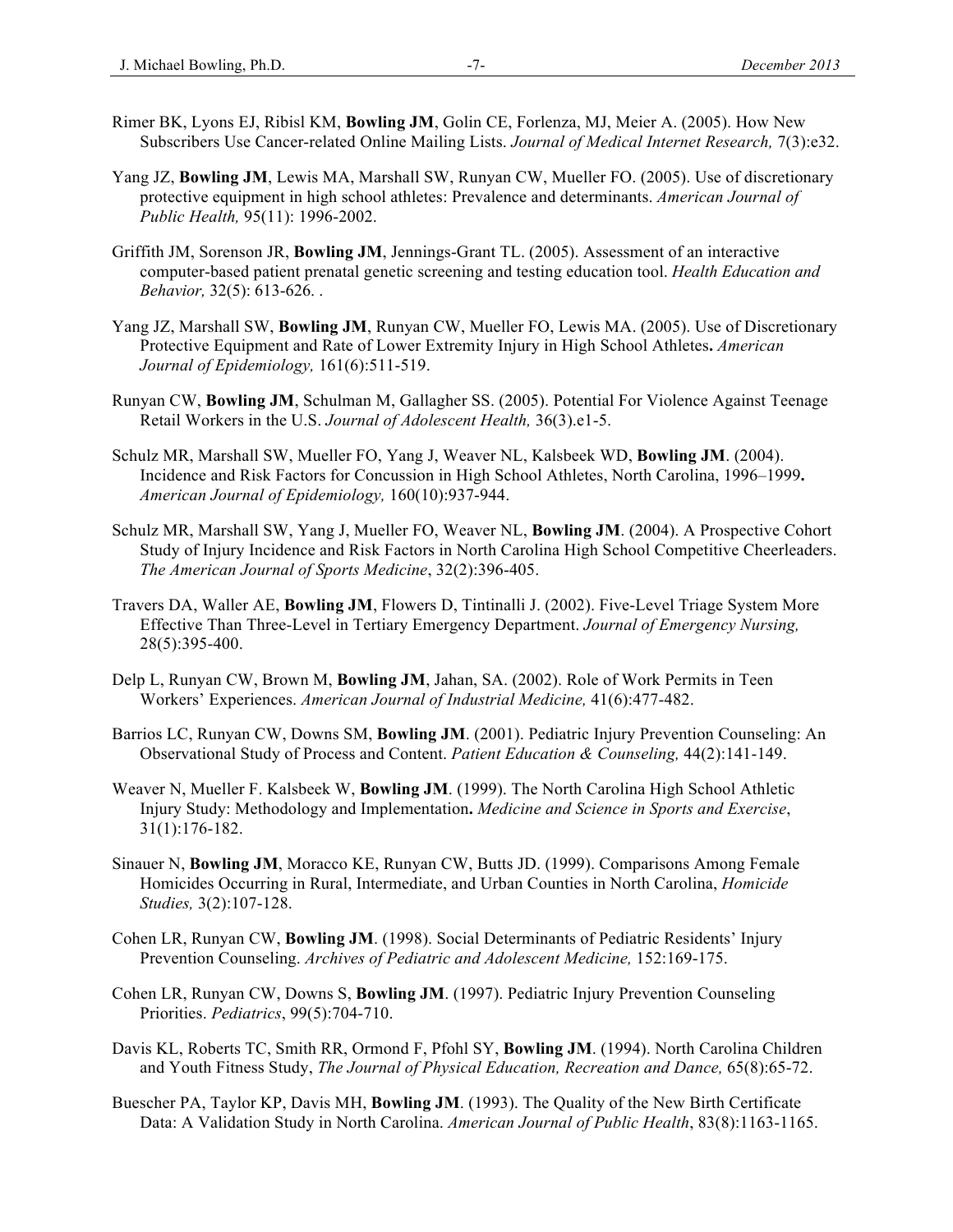- Fleming B, Hayashida C, **Bowling JM,** Juergene JP. (1993). Medication Issues in Home Health Agencies: A Five State Survey. *The Journal of Geriatric Drug Therapy,* 7(3):21-32.
- Fleming B, Pulliman C, Perfetto E, Hanion J, **Bowling JM**. (1993). Medication Use by Home Health Patients**.** *Journal of Geriatric Drug Therapy,* 7(3):33-43.
- Dever J, **Bowling JM**, Kalsbeek W, Sanders R, Lengerich E, Stoodt G. (1992). Counseling Practices of Primary Care Physicians - North Carolina, 1991. *Morbidity and Mortality Weekly Report*, 41(31):565- 568.
- Kalsbeek K, **Bowling JM**, Morris P. (1992). Choosing Criteria to Screen for Specific Medical Conditions from Nonspecific Sources: An Application to Injury Surveillance. *The American Journal of Epidemiology,* 135(5):552-563.
- Runyan C, **Bowling JM**, Bangdiwala S. (1992). Emergency Department Record Keeping and the Potential for Injury Surveillance. *The Journal of Trauma,* 32(2):187-189.
- Nemeth R, **Bowling JM**. (1985). Son Preference and Its Effects on Korean Lactational Practices. *Journal of Biosocial Science*, October, 17:451-459.

#### *Non-refereed Works*

- **Bowling JM,** Kalsbeek W, Agans R. (2003). Sampling and Process Issues in the Use of the Internet for NCHS Surveys, Technical Report to National Center for Health Statistics.
- Givens J, **Bowling JM**. (2001). An Evaluation of a Fire Intervention in Eastern North Carolina, Final Activity Report Prepared for Centers for Disease Control and Prevention**.**
- Sanford CP, Baggett KR, **Bowling JM**. (2001) Hospitalizations from Injuries: A Report on the Completeness of External-Cause-of-Injury Coding in the State's Hospital Discharge Data North Carolina, 1997-1999. *SCHS Studies,* North Carolina State Center for Health Statistics, No. 128:1-35.
- **Bowling JM**. (2000). An Evaluation of Oleoresin Capsicum (O.C.) Use by Law Enforcement Agencies: Impact on Injuries to Officers and Suspects, Final Activity Report Prepared for National Institute of Justice**.** 45 pages.
- Makarushka C, Waller A, Fishel A, **Bowling JM**, Grammer D. (1999). Law Enforcement Domestic Violence Units in North Carolina Part of a Community Solution. CURS Report No. 99-06, The North Carolina Department of Crime Control and Public Safety. 32 pages.
- Kalsbeek W, **Bowling JM**, Jolly D. (1990). Knowledge and Attitudes about AIDS Among North Carolina Adults**.** *State Center for Health Statistics Studies,* North Carolina Department of Human Resources, Division of Health Services, No. 54:1-24.
- **Bowling JM**, Patetta MJ. (1986). Obstetrical Care in North Carolina. *State Center for Health Statistics Studies,* North Carolina Department of Human Resources, Division of Health Services, No. 37:1-32.
- **Bowling JM**. (1985). Questionnaire Design. *State Center for Health Statistics Primer,* North Carolina Department of Human Resources, Division of Health Services, No. 7:1-26.
- **Bowling JM**. (1985). Survey Management and Cost Analysis in a Telephone Survey Design. *Health Statistics Make a Difference…Proceedings of the 1985 Public Health Conference on Records and Statistics,* U.S. Department of Health and Human Services, Public Health Service, National Center for Health Statistics, 450-451.